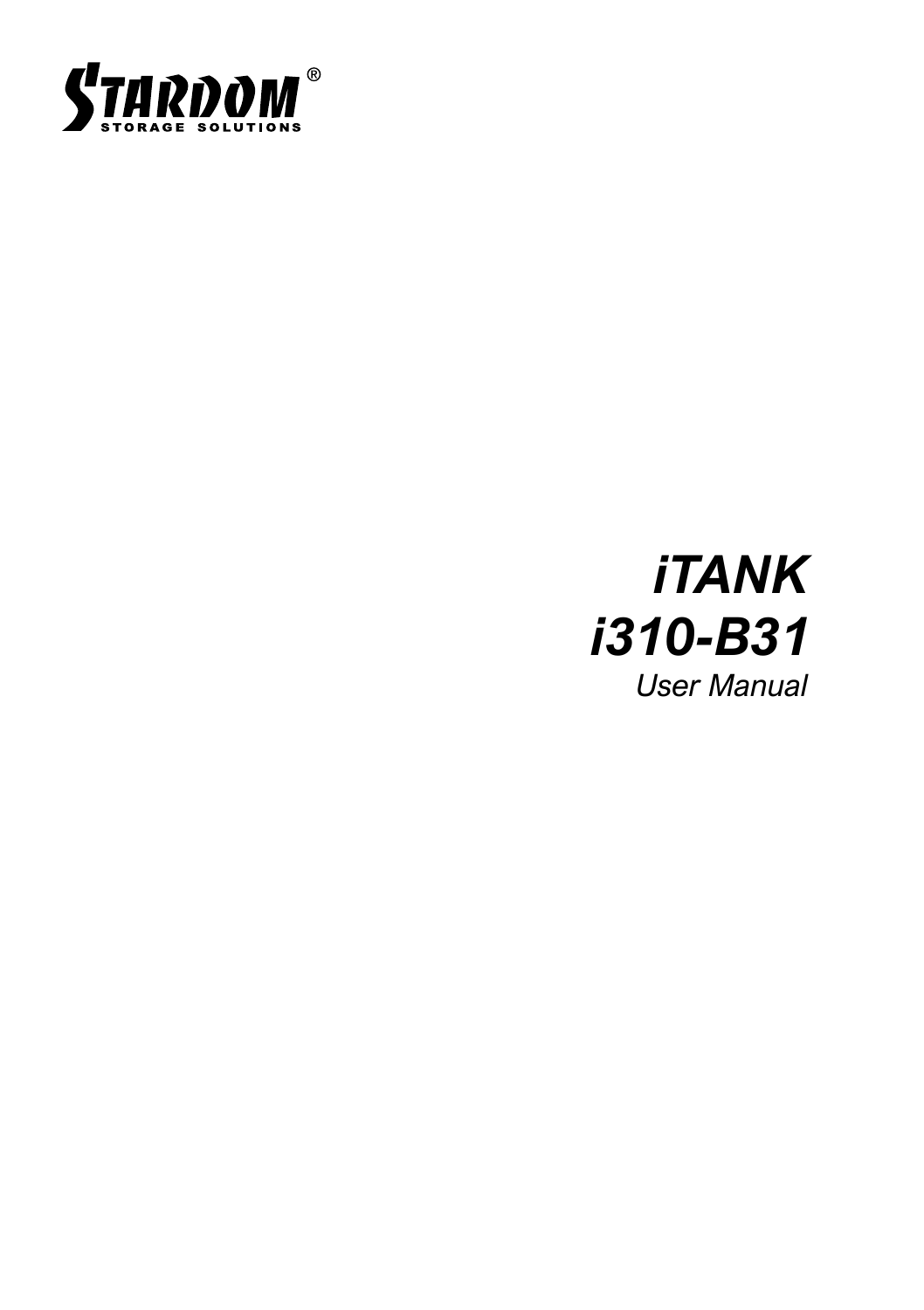| » i310-B31 產品使用說明 …………………………………4 |  |
|----------------------------------|--|
|                                  |  |
|                                  |  |
|                                  |  |
|                                  |  |
|                                  |  |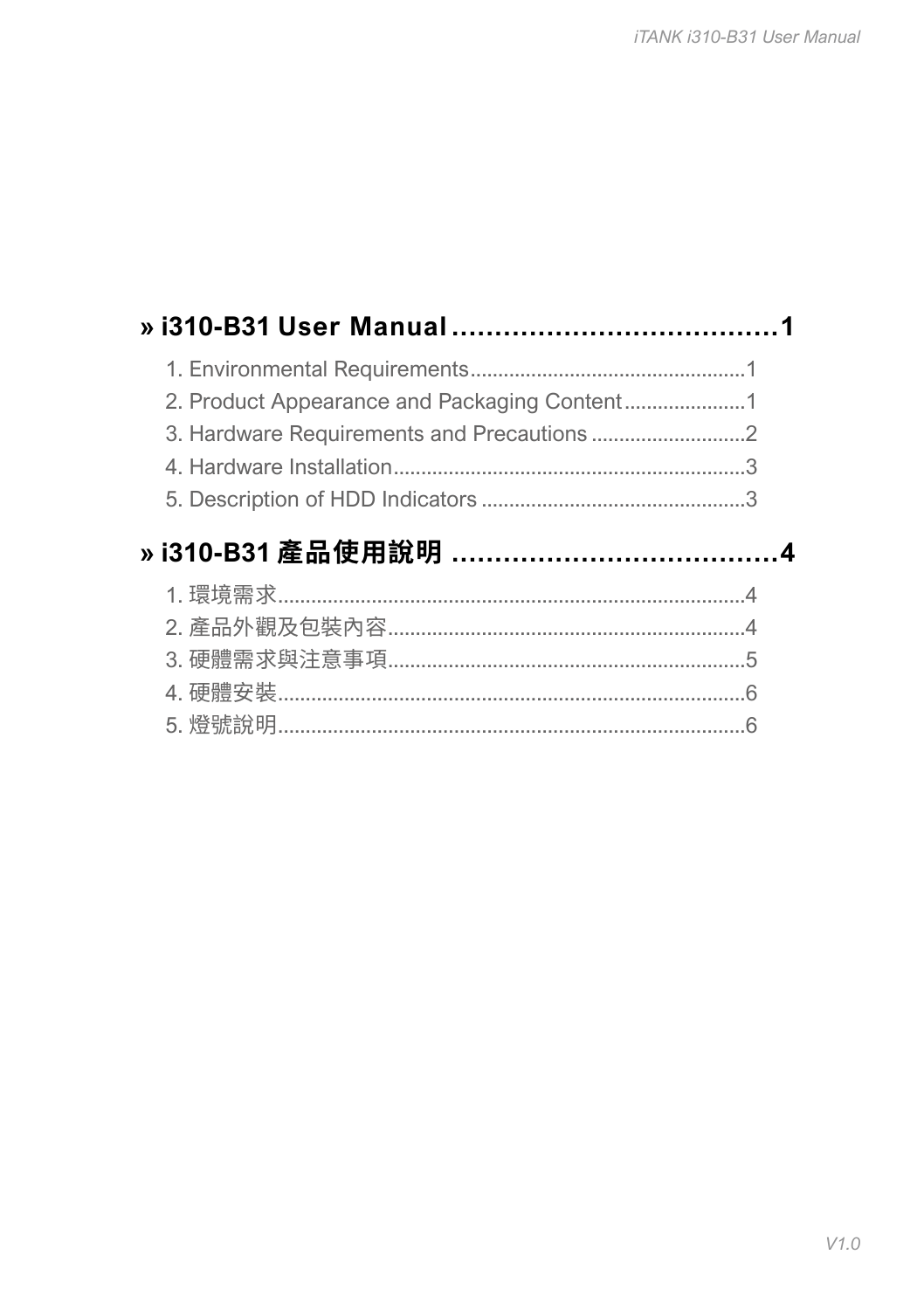#### <span id="page-2-0"></span>**About this Manual » i310-B31 User Manual**

Thank you for choosing the STARDOM product. This manual will familiarize you with the STARDOM i310-B31 product. We recommend reading through this manual before using the STARDOM i310-B31 product. The information provided in this manual was checked before publication, but the actual product specifications may have changed before shipping; Latest product specifications and updates can be found at [www.STARDOM.com.tw](http://www.stardom.com.tw). No separate notifications will be provided by our company. If you would like to receive the latest STARDOM product information, manuals, and firmware, or have any questions regarding STARDOM products, please contact your local supplier or visit [www.STARDOM.](http://www.stardom.com.tw) [com.tw](http://www.stardom.com.tw) for more information.

All product-related content in this manual are copyrighted by RAIDON TECHNOLOGY, INC.

#### **1. Environmental Requirements**

Operating temperature:  $0 \sim 40$  °C (32  $\sim$  104 °F) Storage temperature : -20  $\sim$  47°C (-4  $\sim$  116 °F) Operating voltage:  $100 \sim 240V$  AC

## **2. Product Appearance and Packaging Content**

The following items should be inside the package upon opening:

| i310-B31                                          |
|---------------------------------------------------|
| i310-B31 product x1 (containing HDD enclosure x1) |
| USB 3.1 cable x1                                  |
| Power cable x1                                    |
| AC/DC Adapter x1                                  |
| Quick setup guide x1                              |
| Screws and key                                    |

• Please check the product and accessories for any defect or missing parts. If you have any questions, please contact your product supplier.

• Please visit the official website - Download page [\(http://www.stardom.com.tw/STARDOM2016/](http://www.stardom.com.tw/STARDOM2016/download.php) [download.php](http://www.stardom.com.tw/STARDOM2016/download.php)) to download other related resources.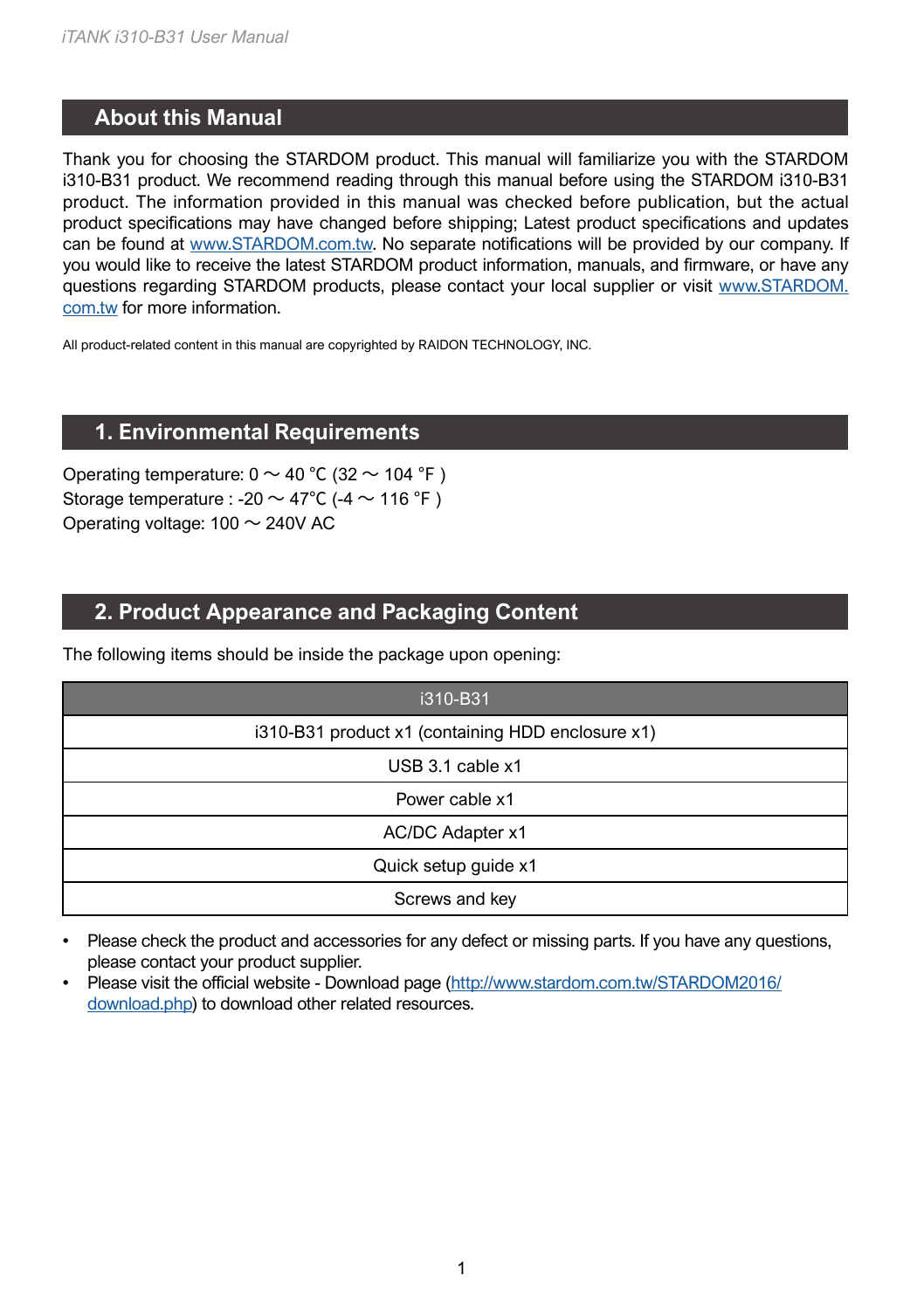#### <span id="page-3-0"></span>**Front and rear view**



- A. HDD access light
- B. HDD tray ejection hole
- C. HDD tray handle
- D. USB 3.1 Gen2 Type-C (10Gbps)
- E. Power switch
- F. Power socket

#### **3. Hardware Requirements and Precautions**

- 1. After the hard disk is formatted, the actual total capacity of the i310-B31 detected by the computer operating system will vary from the sum of all hard disk capacities stated by the manufacturer.
- 2. To prevent data loss, do not remove i310-B31 while the system is running.
- 3. Please always connect the USB cable to the computer to ensure the energy saving function operating normally.
- 4. If the i310-B31 needs to be shut down or disconnected, please ensure the HDD is safely removed through your operating system before turning off the power.
- 5. We strongly recommend backing up important data stored on the i310-B31 to another storage device or a remote site. STARDOM will not be held liable for the damage or loss of data you stored on the i310-B31.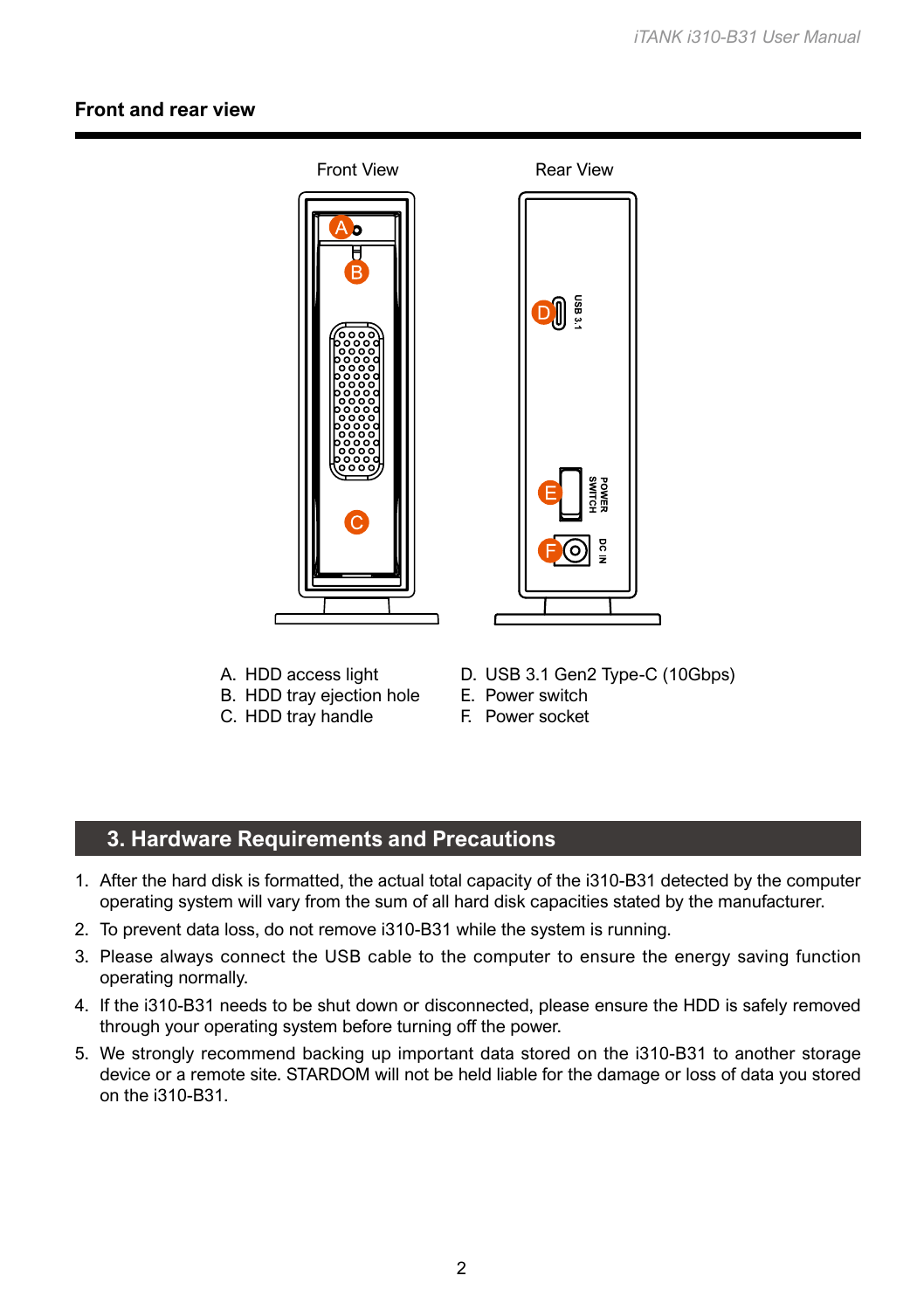## <span id="page-4-0"></span>**4. Hardware Installation**

Please follow the instructions below to complete the hardware installation.

- 1. Open the package and take out the product making sure that all the enclosed contents are not damaged or missing. Should you find damages or missing contents, please contact your supplier immediately.
- 2. Place the enclosure on a stable surface, ensure that it is well ventilated without blockage to the vent and kept away from locations near water or where the product may become vulnerable resulting in damages.
- 3. Use the provided key in the accessories kit and inserted into the key access opening to eject the removable drive tray latch and extract the removable drive tray.
- 4. Mount your hard drives onto the removable drive tray and secure it with the screws included in the accessory kit to avoid any damage to the hard drive due to accidental movements.



- 5. Choose one of the provided cables of your preference to connect the preferred interface connection on the enclosure unit to the computer.
- 6. Attach the AC power cable to the DC power adapter then connect one end to the power socket on the enclosure unit and the other end to the power socket. Once completed, you may power on the unit.
- 7. Once your computer has also booted, your operating system should recognize the drive automatically. If the hard drive installed requires formatting, follow the formatting instructions given by the operating system to format the drive volume to your preference. Once the formatting has been completed, the device is ready for use.

| <b>Status</b> | <b>HDD Status Light</b> |
|---------------|-------------------------|
| Data access   | Blue light flashing     |
| HDD idle      | Blue light always on    |
| Sleep mode    | Blue light off          |

# **5. Description of HDD Indicators**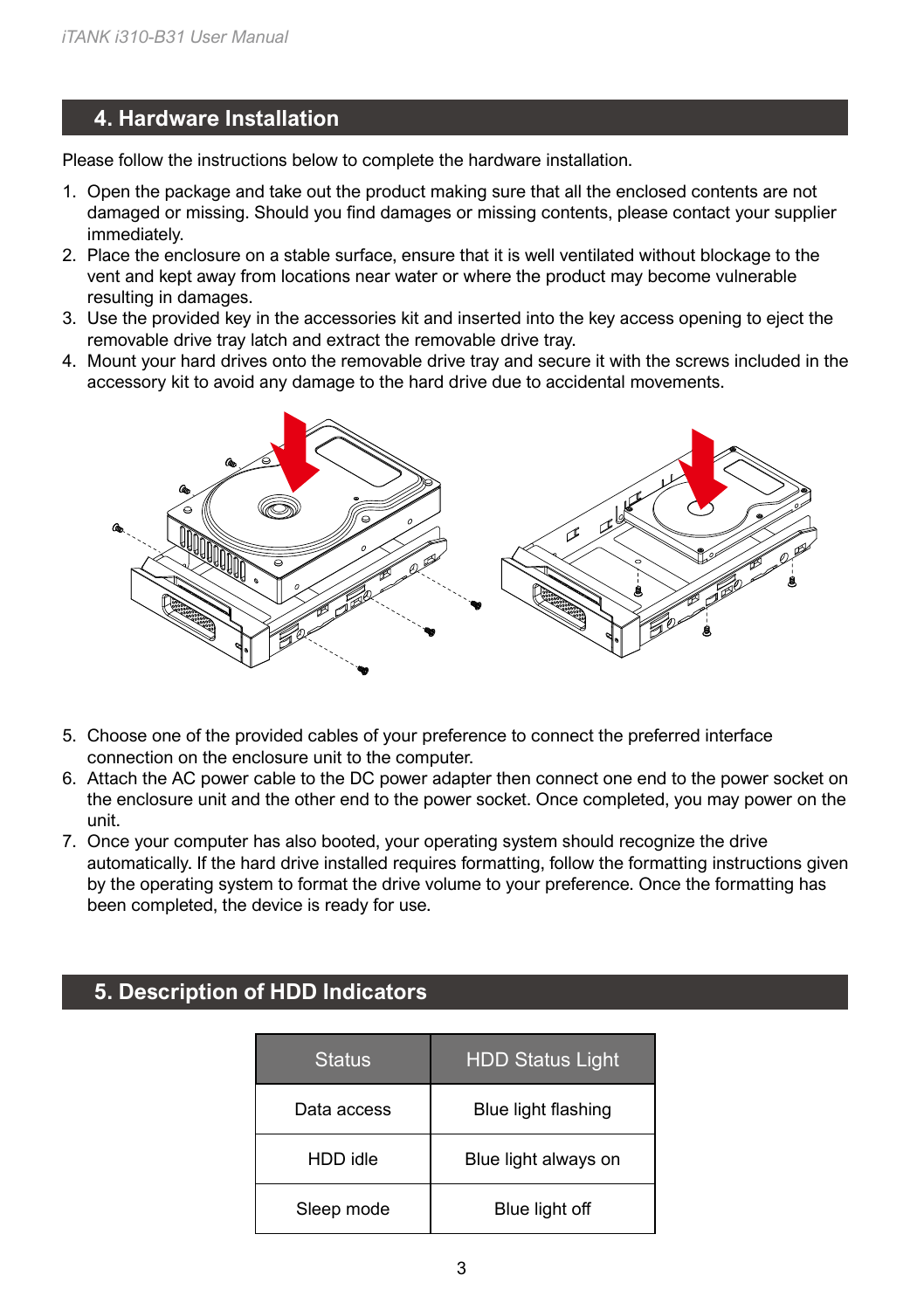## <span id="page-5-0"></span>**關於這份手冊**

感謝您使用 STARDOM 的產品。本手冊將介紹 STARDOM i310-B31 產品。在您開始使用 STARDOM i310-B31 產品前,建議您先閱讀過本手冊。手冊裡的資訊在出版前雖已被詳細確認,實際產品規格仍 將以出貨時為準;任何產品規格或相關資訊更新請您直接到 www.stardom.com.tw 網站查詢,本公司 將不另行通知。若您想獲得 STARDOM 最新產品訊息、使用手冊、韌體 , 或對 STARDOM 產品有任何 疑問,請您聯絡當地供應商或到 www.stardom.com.tw 取得相關訊息。

本手冊相關產品內容歸銳銨科技股份有限公司版權所有

## **1. 環境需求**

工作溫度 : 0 ~ 40 ℃ (32 ~ 104 ℉ ) 儲存溫度 : -20 ~ 47℃ (-4 ~ 116 ℉ ) 工作電壓 : 100 ~ 240V AC

# **2. 產品外觀及包裝內容**

打開包裝外盒後,包裝內容應包含下列組件:

| i310-B31                    |
|-----------------------------|
| i310-B31 產品本體 x1( 內含抽取盒 x1) |
| USB 3.1 連接線 x1              |
| 電源線 x1                      |
| 電源轉換器 x1                    |
| 快速安裝導引 x1                   |
| 螺絲及鑰匙                       |

- 請先確認相關配件與產品本身是否有受損或是缺少配件,若有任何疑問,請與您的經銷商或業務人 員聯絡。
- 請前往官網 產品資料下載頁面 (<http://www.stardom.com.tw/STARDOM2016/download.php>) 下載 其餘相關資源。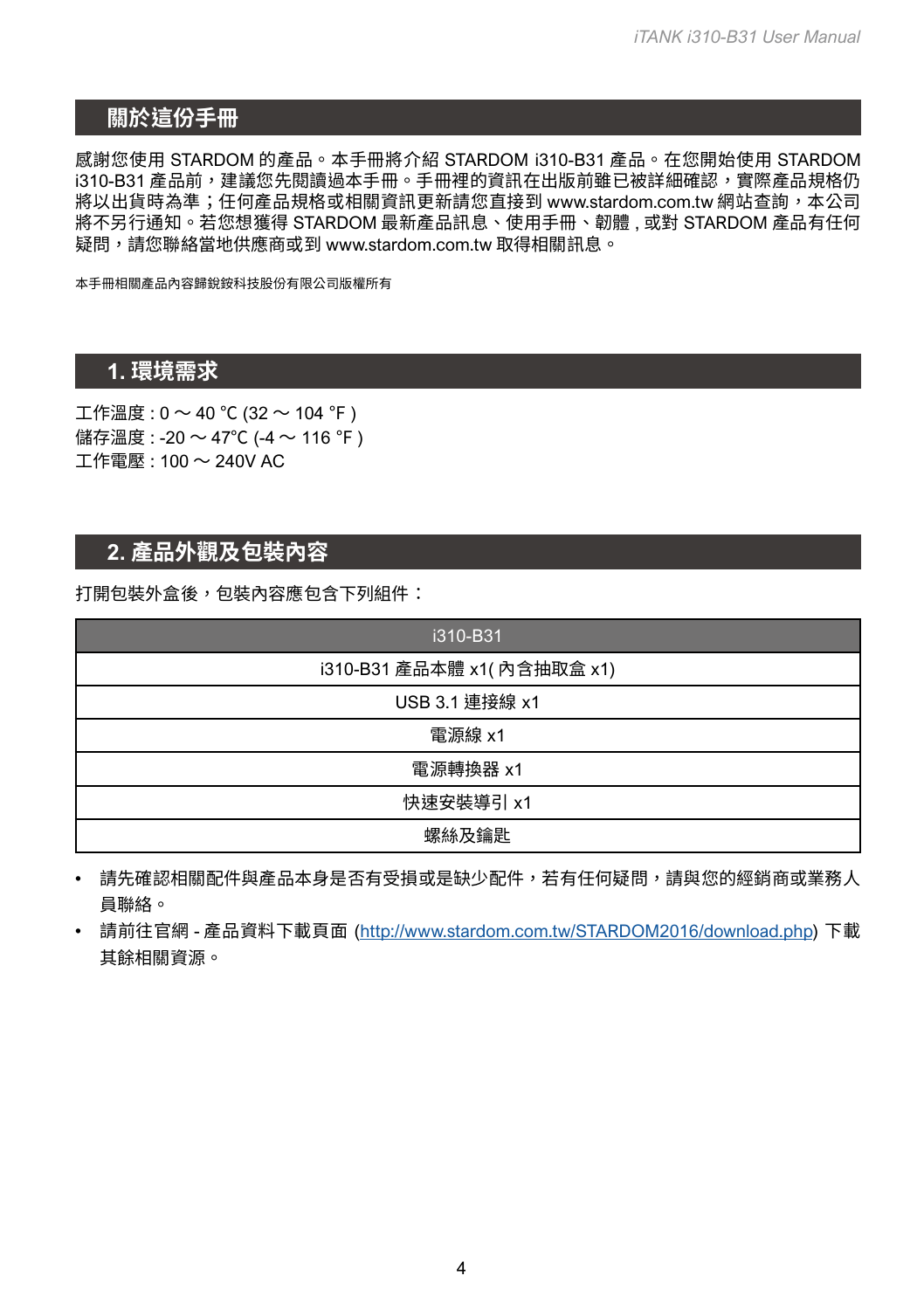#### <span id="page-6-0"></span>正面與背面示意圖



- A. 硬碟讀取燈
- B. 硬碟卡榫按鍵
- C. 硬碟抽取盒把手 F. 電源插座
- D. USB 3.1 Gen2 Type-C (10Gbps)
- E. 電源開關
	-

#### **3. 硬體需求與注意事項**

- 1. 硬碟格式化後,由電腦主機作業系統所辨識 i310-B31 的實際總容量會與硬碟廠所標示的容量加總 後,將有所差異。
- 2. 當系統運作時,請勿任意移除 i310-B31,以免導致資料遺失。
- 3. 為了確保節能功能的正常運作,請將 USB 連接線常態性與電腦端保持連接。
- 4. 當您需要關閉或移除 i310-B31 時,務必透過您所操作的作業系統中執行硬碟安全移除後,方進行 電源關閉的動作。
- 5. 強烈建議除了使用 i310-B31 的資料儲存功能外,請針對重要資料備份到另一個儲存裝置上或遠端 備份,雙重備份您重要的資料。若您儲存在 i310-B31 的資料捐毀或遺失,STARDOM 將不負任何 的責任。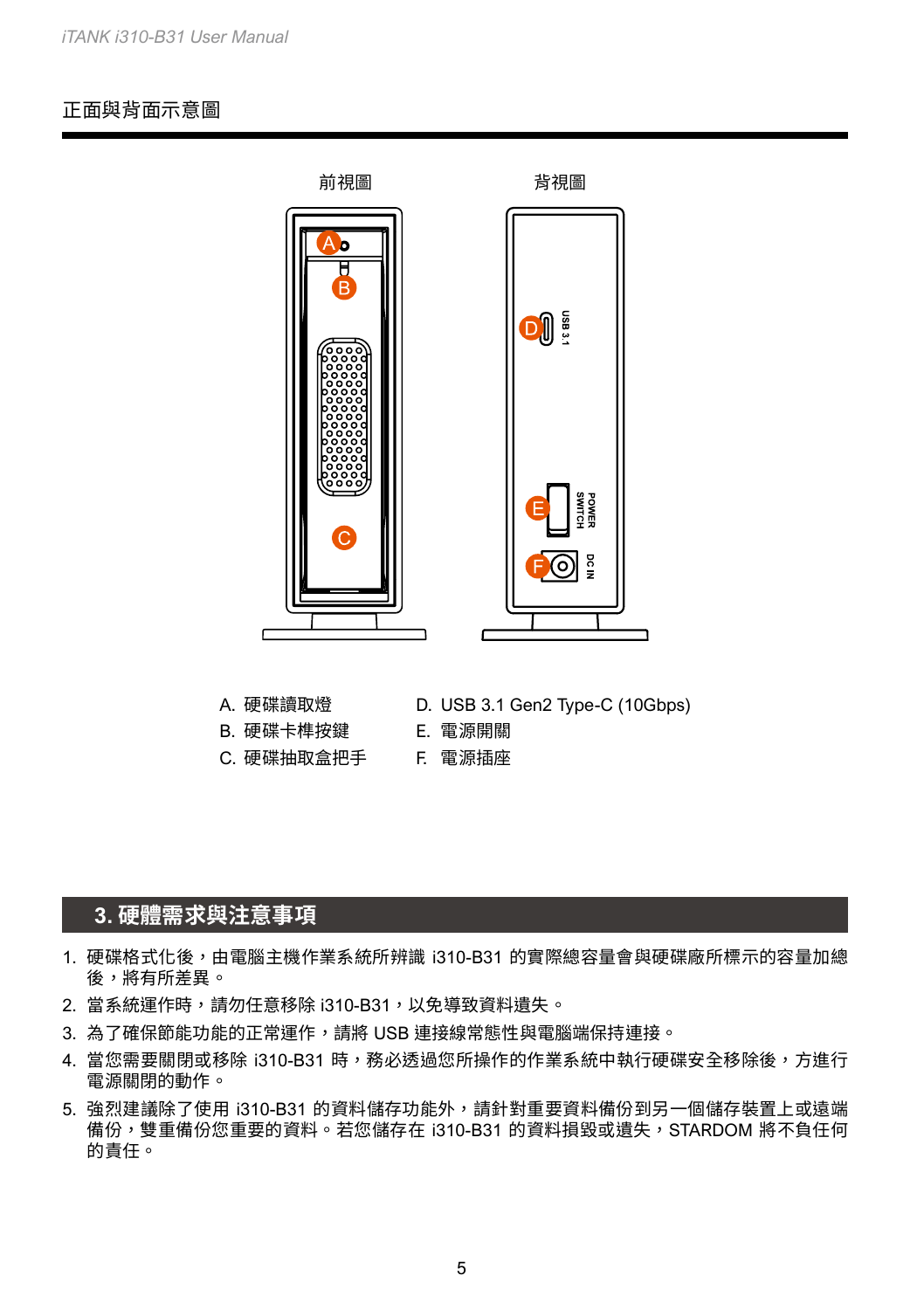#### <span id="page-7-0"></span>**4. 硬體安裝**

請參照下列步驟,完成 i310-B31 的硬體安裝 :

- 1. 當你打開包裝後,首先請先檢查產品主體以及附件是不是有毀損或是短缺情形,如果發現產品主 體及附件短缺,請立刻與您的供應商聯絡。
- 2. 將主機置放於平穩空間上,並確認散熱風扇沒有被擋住,且四周有適當的散熱空間。 ( 請避免接 近水源或是其他容易造成產品損傷的環境 )
- 3. 請使用零件包中所附的頂針插入鑰匙孔,開啟硬碟抽取盒把手便將抽取盒取出。
- 4. 將硬碟安裝到抽取盒上 , 並以零件包內附的螺絲加以固定 , 以避免不必要的移動對硬碟造成傷害。



- 5. 硬碟安裝完成後 , 請將抽取盒平移放入主機內 , 並關上把手。
- 6. 將附件中的連接線接到 i310-B31 與電腦主機上的相關連接埠。將 AC Power 電源線與 12V DC 變壓器連接好 , 並將兩端接頭各自接到 i310-B31 及電源插座後開機。
- 7. 開機後,您的作業系統將會自動辨識到儲存容量;待辨識成功後,請依據您所需的儲存格式,將 系統依照作業系統的指示完成格式化。待硬盤格式化完成後,便可直接使用 i310-B31。

# **5. 燈號說明**

| 狀態   | 硬碟狀態燈 |
|------|-------|
| 資料存取 | 藍燈閃爍  |
| 硬碟間置 | 藍燈恆亮  |
| 電腦休眠 | 藍燈熄滅  |